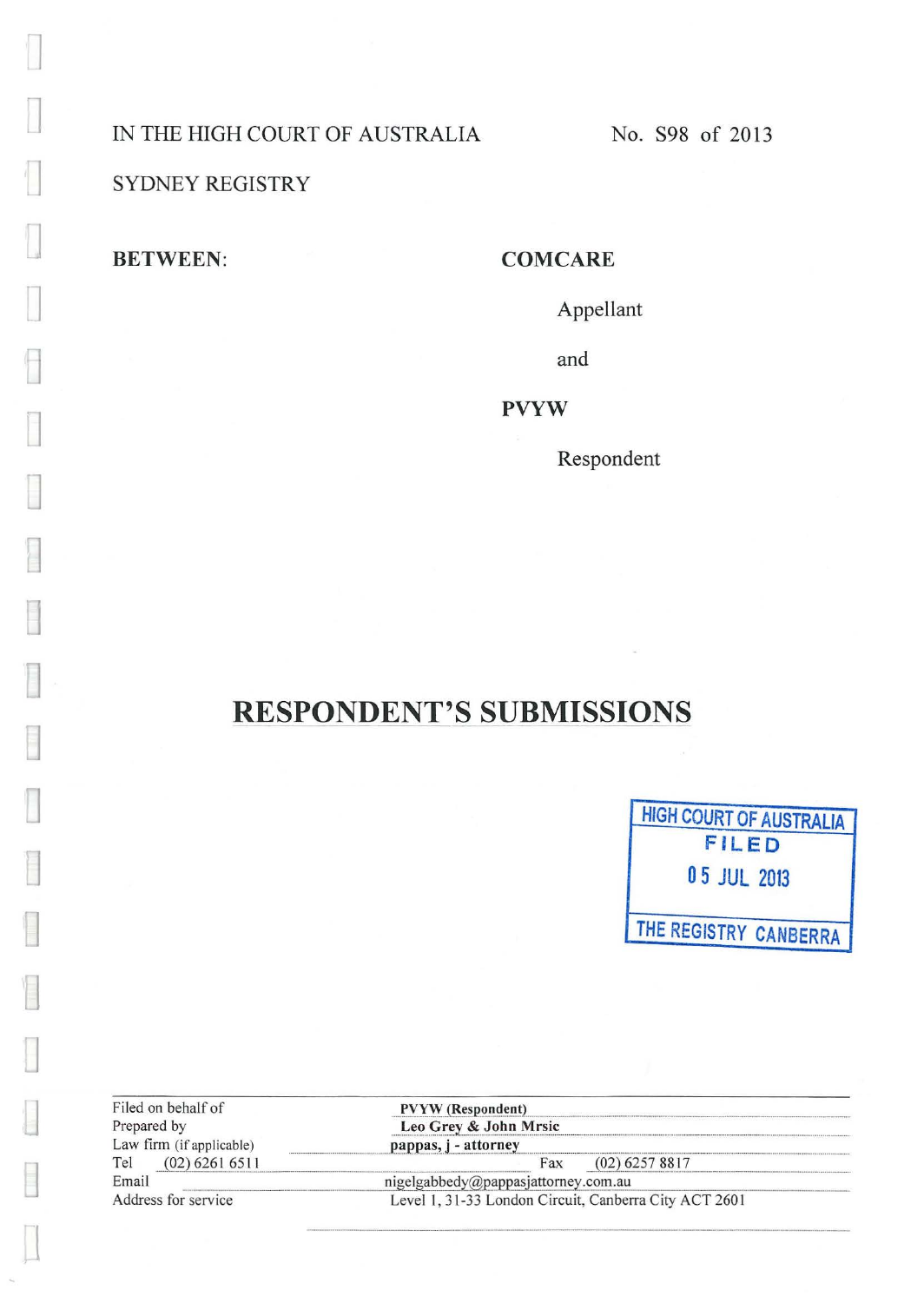#### **PART I: FORM OF SUBMISSIONS**

1. This submission is in a form suitable for publication on the Internet.

#### **PART II: ISSUES**

- 2. Did the judgment of the plurality in *Hatzimanolis*<sup>1</sup> err in its formulation of the test for determining whether an injury sustained during an interval or interlude in a single period of employment is sustained "in the course of' employment?
- 3. Should this Court, in any event, reconsider the test formulated in *Hatzimanolis?*
- 4. Did the Full Court-
	- (a) misinterpret the decision in *Hatzimanolis;* or
	- (b) apply the decision incorrectly to the agreed facts of the present case?

#### PART III: SECTION 78B OF THE JUDICIARY ACT

5. The Respondent has considered whether any notice should be given in compliance with s.78B of the *Judiciary Act 1903* (Cth). The Respondent does not consider that any such notice is required.

## PART IV: THE FACTS

- 6. The only factual material relied upon before the Tribunal and the Federal Court was the statement of Agreed Facts submitted by both parties, together with certain other concessions made in the course of the hearing. The Respondent agrees that the facts summarised by the Appellant are accurately stated, but they do not comprise the whole of the important factual background.
- 7. The Appellant conceded before the Tribunal that the Respondent was not guilty of "serious and wilful misconduct" or "intentionally self-inflicted injury"<sup>2</sup>, which (if present) would have disentitled her to compensation. On the question of "misconduct", the Tribunal specifically endorsed that concession<sup>3</sup>. It was specifically agreed that the Respondent suffered a physical injury and psychological injury as a result of the incident for which compensation was claimed, resulting in incapacity for work and/or impairment under the SRC  $Act<sup>4</sup>$ . There was also no dispute that the two days that the Respondent was away from her usual place of work for the purposes of her employment constituted a single period of employment, and that the injury

<sup>&</sup>lt;sup>1</sup> *Hatzimanolis v ANI Corporation Ltd* (1992) 173 CLR 473.<br><sup>2</sup> See s.14(2)-(3) of the SRC Act.<br><sup>3</sup> Tribunal reasons for decision, at [18] and [29].

 $4$  For an "injury" to be compensable, it must result in "death, incapacity for work, or impairment": s.14(1).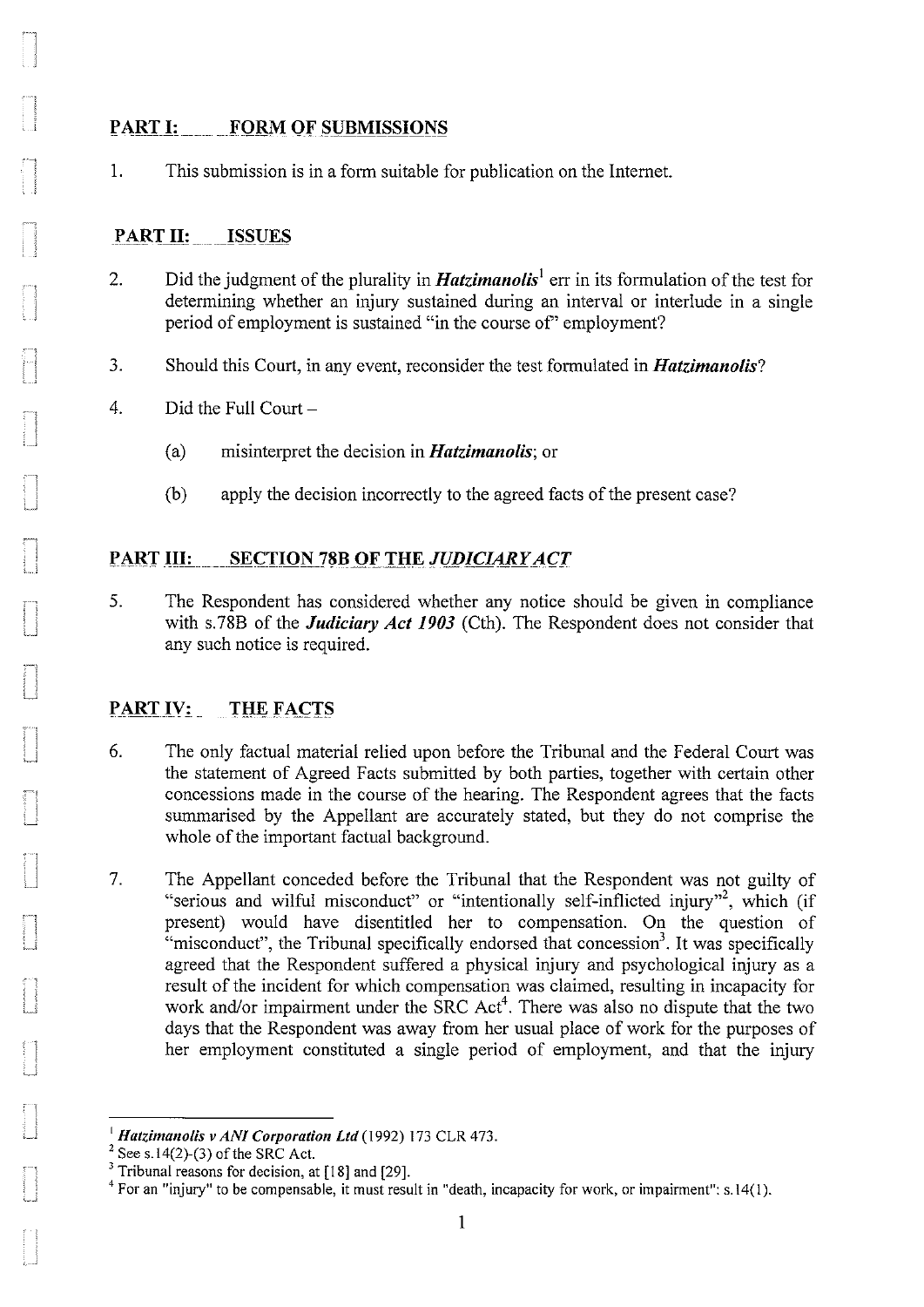suffered by the Respondent had occurred during an "interval or interlude" in that single period of employment (namely the evening and night of 26 November 2007)<sup>5</sup>.

8. There was no evidence of what the employer knew, or might have foreseen, about how the Respondent might spend her free time on the evening of 26 November 2007. There was no evidence about what view the employer might have taken of the possibility that she might use some of that time to have sex with a friend in her motel room, or what relevance such a view may have had to the terms and conditions of her employment. In particular, there was no evidence of Departmental guidelines or terms of employment that might have had concerned the manner in which employees were to conduct themselves during off-duty periods on business trips, or set out what lawful activities short of misconduct or self-inflicted injury might result in a denial of workers compensation liability.

### PART V: APPLICABLE LEGISLATION

9. The Respondent accepts the Appellant's statement of the currently applicable statutory provisions.

#### PART VI: STATEMENT OF ARGUMENT

#### **The Respondent's Central Submissions**

- 10. The Respondent's primary submission is that all of the questions posed under Part II above should be answered **"No"** for the following summary reasons-
	- (a) the test formulated by four justices of this Court in *Hatzimanolis* was the clear and unambiguous product of a reconsideration of relevant past case law with the specific intention of distilling an organising principle which would provide practical guidance to courts and tribunals in "interval cases"<sup>6</sup>, and demonstrates no error of principle;
	- (b) even if this Court were to entertain some reservations about the test formulated in *Hatzimanolis,* there are powerful considerations which militate against another reformulation of the test;
	- (c) no error was made by the Full Court in interpreting the decision in *Hatzimanolis,* and past cases applying it;
	- (d) no error was made by the Full Court in applying the test set out in *Hatzimanolis* to the circumstances of the present case.
- II. The test laid down in *Hatzimanolis* is found at page **484** of the authorised report:

<sup>&</sup>lt;sup>5</sup> Tribunal reasons for decision, at [21].<br><sup>6</sup> In these submissions, the term "interval cases" refers to cases involving injuries sustained in an interval or **interlude in a single period of employment, rather than in an interval between two separate periods of**  employment.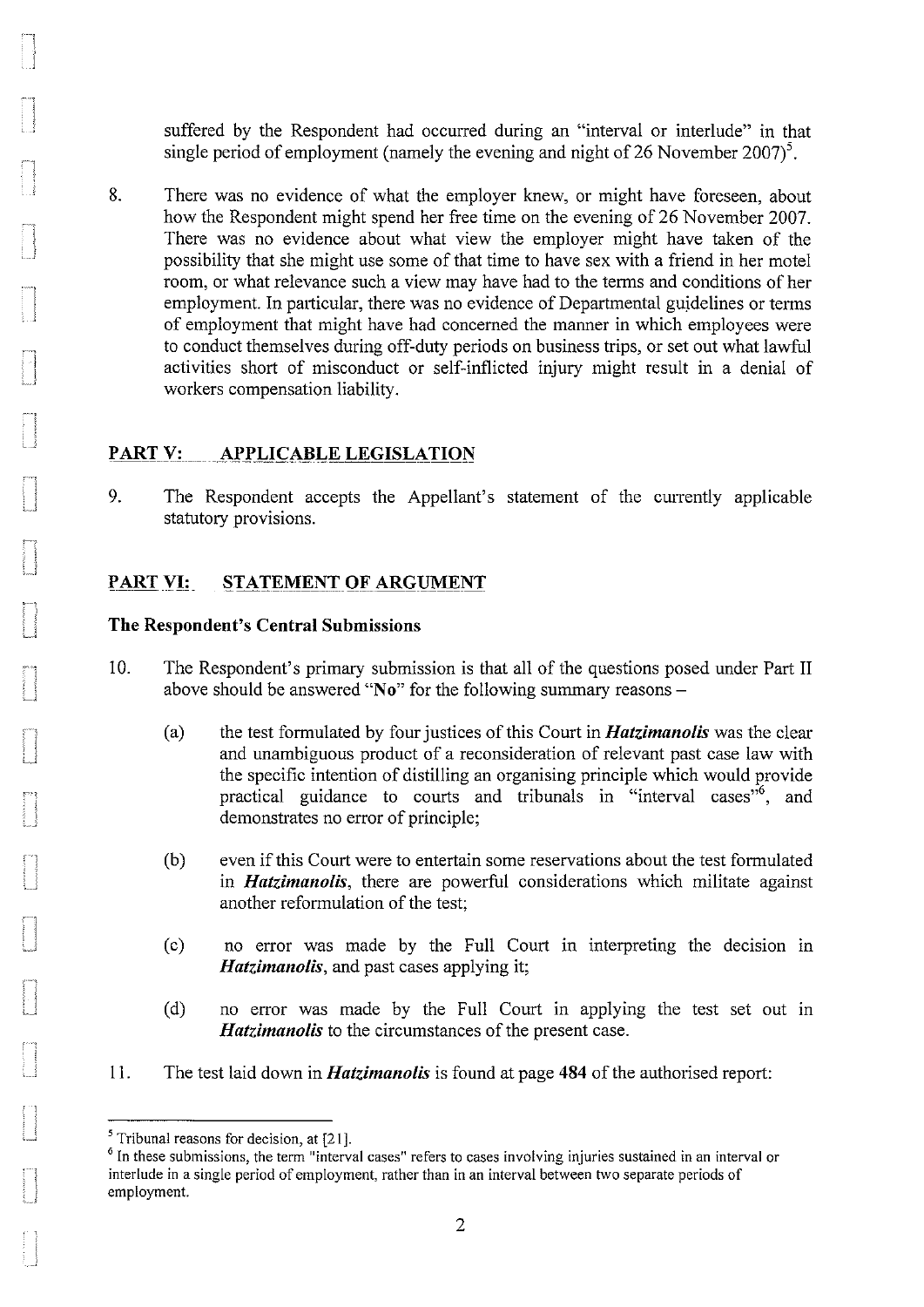"Accordingly, it should now be accepted that an interval or interlude within overall period or episode of work occurs within the course of employment if, expressly or impliedly, the employer has induced or encouraged the employee to spend that interval or interlude at a particular place or in a particular way. Furthermore, an injury sustained in such an interval will be within the course of employment if it occurred at that place or while the employee was **engaged in that activity unless the employee was guilty of gross misconduct taking him or her**  outside the course of employment. In determining whether the injury occurred in the course of **employment, regard must always be had to the general nature, terms and circumstances of the**  employment 'and not merely to the circumstances of the particular occasion out of which the **injury to the employee has arisen"'.** 

- 12. Although the Appellant's Notice of Appeal does not contain a specific ground of appeal that the *Hatzimanolis* test should be overruled, rather than reinterpreted, the central thrust of the submissions relied upon by the Appellant is that the *Hatzimanolis*  test is either wrong (because it is allegedly inconsistent with the statutory formula<sup>7</sup>). or (in the alternative) the plain language used by the plurality in the preceding passage did not mean exactly what it said.
- 13. The Respondent submits that, contrary to the submissions made by the Appellant, the test in *Hatzimanolis,* as set out above, was intended by the plurality to be interpreted as the Full Court interpreted it. Moreover, that test is consistent with the progressive development of the statutory formula itself since it was first used in the United Kingdom legislation in 1897 and 1906<sup>8</sup>, and the need to apply it in changing social conditions. The notion of "master and servant", which characterised much of the early case law, has largely been discarded, and replaced by a recognition of reciprocal rights and responsibilities between employers and employees.

#### **Arising in the Course of Employment**

~1 l I

> 14. It has long been accepted that "the course of employment" is not identical with "the period of employment" of a worker, or with the work which that person performs. It has also long been accepted that the course of employment covered not only the actual work that a person was employed to do, but also "the natural incidents connected with the class of work"<sup>9</sup>. It was already well established in the early case law that the "incidents" of service, even during usual working hours, could involve "resting between shifts", "taking a meal" or "merely standing by, waiting for the next job"<sup>10</sup>. What was "incidental" to service, was "a matter of degree, in which time, place and

<sup>9</sup>*Charles R. Davidson* & *Co v M'Robb* [1918] AC 304 at 321.

<sup>7</sup>**In these submissions, "the statutory formula" is intended to refer to the phrase "arising out of, or in the course**  of, employment", including its earlier forms over the years since 1897. The difficulties in extracting consistent meaning from the formula has been detailed in numerous cases at the highest appellate level: see, for example, *Charles R. Davidson* & *Co v M'Robb* [1918] AC 304 at 316, *Armstrong Whitworth* & *Co v Redford* [1920] AC 757 at 780, *The Workmen's Compensation Board (N.B.) v Canadian Pacific Railway Company* & *Noell*  (1952) 2 SCR 359 at 368 (Supreme Court of Canada).<br><sup>8</sup> *Workmen's Compensation Act 1897,* (60 & 61 Vict. Chap.37, s.1; *Workmen's Compensation Act 1906,* (6

Edw. 7, Chap.58, s.1. These statutes provided for liability in cases of"personal injury by accident arising out of and in the course of his employment". In later years cumulative formula was replaced by the current formula **which uncoupled liability arising "out of' employment from liability arising "in the course of' employment. In**  relation to Australian Commonwealth employees, that change was made in 1948.

<sup>&</sup>lt;sup>10</sup> Pearson v Fremantle Harbour Trust (1920) 42 CLR 320 at 328, quoting Lord Wrenbury in *St Helens Colliery Co v Hewitson* [1924] AC 59 at 91-92. As Lord Wrenbury observed in that case, quoting from Milton's *On his Blindness,* "They also serve who only stand and wait".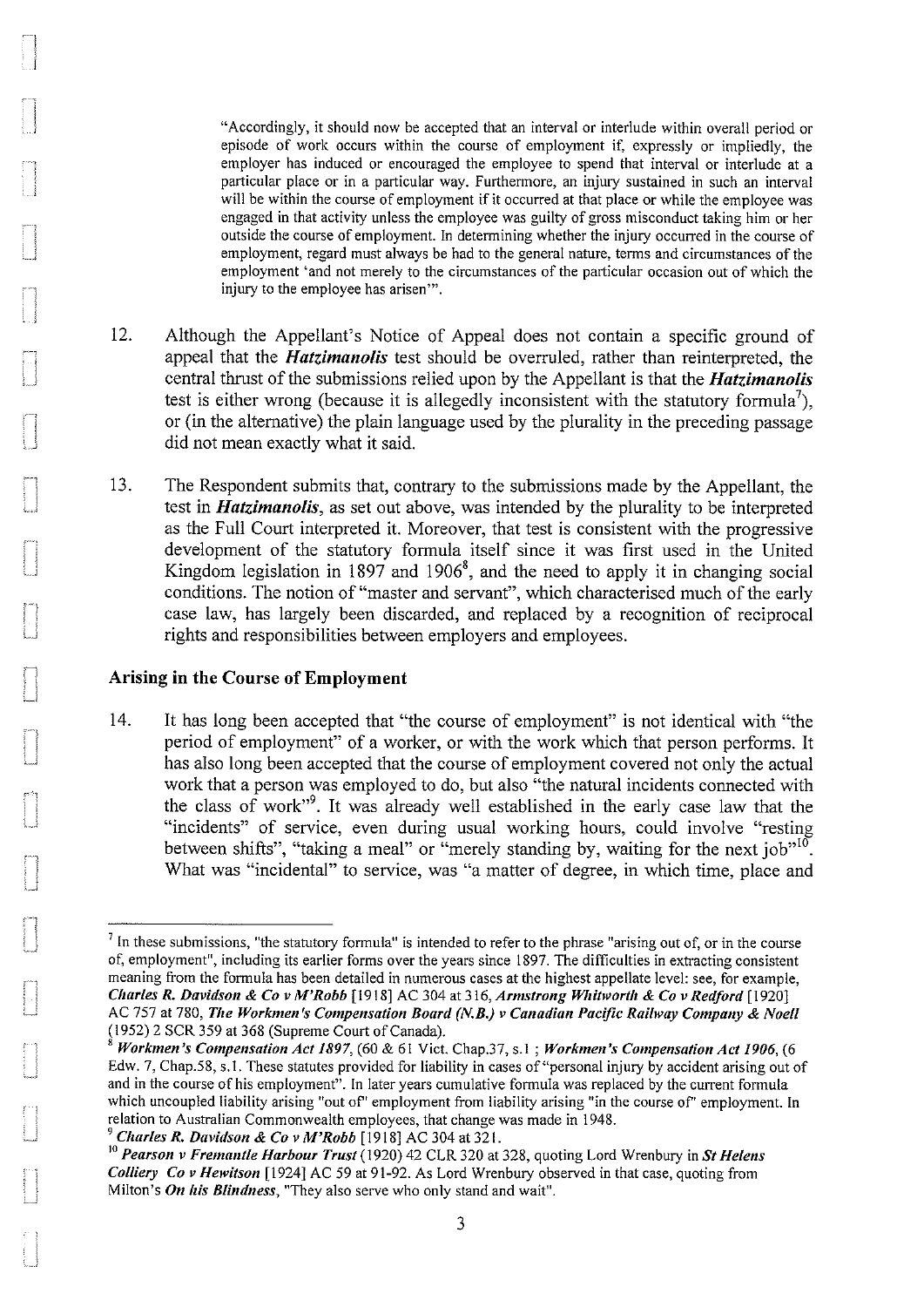circumstance, as well as practice, must be considered together with the conditions of the employment"<sup>11</sup>.

- 15. Moreover, the phrase "in the course of employment" does not imply any causal connection between an injury and the employment (unlike the phrase "arising out of' employment)<sup>12</sup>. At least in the last 50 years, it is clear that a purely temporal relationship is sufficient, covering any time when the worker was doing something that was part of, or "incidental" to, the worker's service.
- 16. However, as this court observed in *Hatzimanolis,* "incidence of service ... is not a principle the application of which will determine whether the injury was sustained in the course of employment; it is a conclusion"<sup>13</sup>. The Court added that while the matters of time, place and circumstance, and the conditions of employment, must be examined for the purpose of determining whether an injury was sustained in the course of employment, "those matters do not automatically determine that question". What the Court thought was required was "an organizing principle", by which (it is submitted) the Court meant a practical test, to be applied to a set of facts to determine whether a particular connection with the employment should be regarded as an "incident" of that employment.

#### Intervals When the Worker Is Not Required to Carry out Duties

- 17. The need for a practical test to organise and apply relevant matters is particularly acute in "interval" cases like **Hatzimanolis**, and the present case<sup>14</sup>.
- 18. The position of the worker in *Hatzimanolis* illustrates the problem. In general, he was not required to work Sundays. Sundays were available for rest and recreation.
- 19. Apart from the trip to Wittenoom, the report of the case does not record what recreational opportunities were available to Mr Hatzimanolis. Nor does it record how many of the workers at the campsite were single men and single women. Nonetheless, there was a concession made by the employer in that case that while Mr Hatzimanolis was "enjoying recreational activity at the camp" he would have been in the course of his employment<sup>15</sup>. In a camp full of mineworkers, one might readily assume that "recreational activity" would include drinking and sex, if available.
- 20. Where a worker is not required to carry out "actual duties" at the time of the accident, the *Henderson-Speechley* test<sup>16</sup> is of limited use. That test suggested that whether an injury had been sustained "in the course of" employment ultimately depended on whether the worker was doing something that he (or she) was "reasonably required, expected or authorised to do in order to carry out his actual duties". But how can such a test be consistently applied if the worker was not required to carry out any actual

<sup>&</sup>lt;sup>11</sup> *Whittingham v Commissioner for Railways (W.A.)* (1931) 46 CLR 22 at 29 per Dixon J.<br><sup>12</sup> *Kavanagh*, at 557 (per Dixon CJ), 558 (per Fullagar J), 572 (per Menzies J), Taylor & Windeyer JJ dissenting.<br><sup>13</sup> Hatzimanolis v ANI Corporation Ltd (1992) 173 CLR 473 at 478.

<sup>&</sup>lt;sup>14</sup> Although *Favelle Mort Ltd v Murray* (1976) 133 CLR 580 was not treated as an "interval" case, it could easily have been so treated if the evidence had been more detailed.

<sup>15</sup>*Hatzimanolis,* **at 475.** 

<sup>&</sup>lt;sup>16</sup> The test enunciated by Dixon J in *Henderson v Commissioner of Railways (W.A.)* (1937 58 CLR 281, at 294, and *Humphrey Earl Ltd v Speechley* (1951) 84 CLR 126, at 133.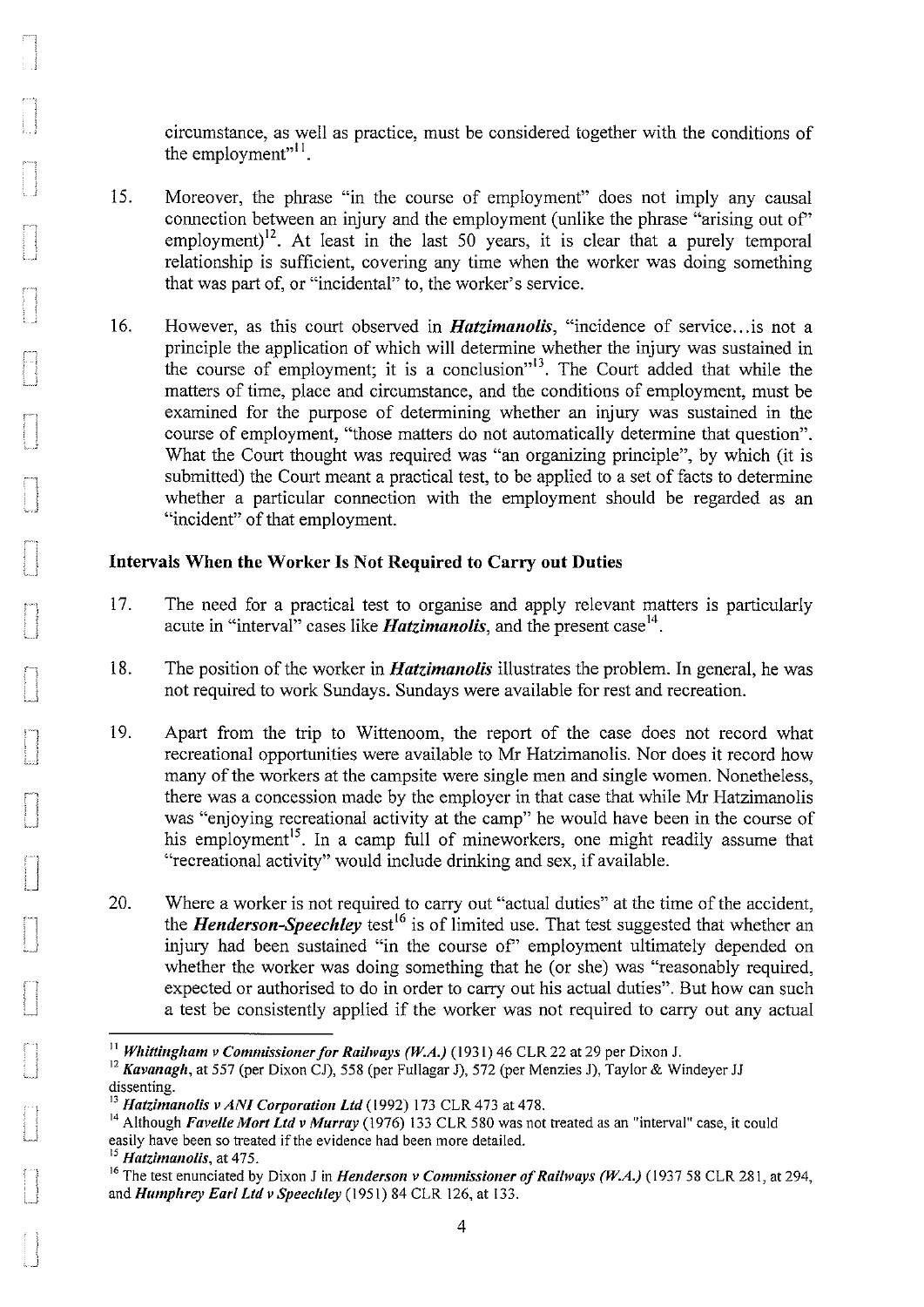duties at the time of injury? As was pointed out in *Hatzimanolis,* only "by use of a strained interpretation of the words 'in order to carry out his duties' is it possible to reconcile the application of the test with the decisions in many modem cases where workers have been held to have sustained injury in the course of employment"<sup>17</sup>.

#### **The Practical Test Formulated in** *Hatzimanolis*

- 21. In *Hatzimanolis,* the High Court specifically reformulated the *Henderson-Speechley*  test so that it could be applied directly to interval cases in a practical way that would take into account the myriad factual circumstances which these kinds of cases had thrown up over the years.
- 22. Much of the argument put forward by the Appellant fails to appreciate the difference between stating a "conclusion", and formulating a test which will capture the essential elements of that conclusion in a practical fashion.
- 23. The test as stated by the plurality clearly contains two parts separated by the conjunction "or". If the plurality had meant to include the necessity for requirement or encouragement of the activity engaged in at the time of the accident, it would have been unnecessary to divide the test into two parts. The second limb alone would have been sufficient to cover all cases.
- 24. The essential connection with employment that means the injury is sustained "in the course of' employment is inducement or encouragement by the employer (whether it is presence at a place, or engagement in an activity). Absent inducement or encouragement of any kind by the employer, there will be no compensation liability.
- 25. Of course, it may frequently be the case that an inducement or encouragement to be at a particular "place" during an interval in employment, will be the indirect result of an encomagement to carry out a particular activity broadly stated, such as "social interaction" or "recreation", although in other cases the inducement or encouragement to be at a "place" will be no more than the necessity of having a place to use as a base while away from home. However, it is submitted that the point of the practical test is that whatever be the reason why the inducement or encouragement to be at the "place" was given, once it is given it is unnecessary to inquire any further into why it was given, in order to make out the connection with employment.

#### **The Decisions in** *Danvers* **and** *Oliver*

- 26. The Appellant argues that the decision in *Hatzimanolis* "was not intended to expand the law on 'place cases' beyond the actual result in *Danvers* or so as to reinterpret the reasoning in *Oliver*<sup>18</sup>. The Respondent submits that there is nothing in *Hatzimanolis* to support that conclusion.
- 27. *Danvers* was a case decided under the *Henderson-Speechley* test. It was cited by the plurality in *Hatzimanolis* as an example of a "strained reading" of the words "in order to carry out his duties" $\frac{19}{19}$ . It seems clear that the plurality regarded it as a case where

<sup>17</sup>*Hatzimano/is,* **at 479.** 

<sup>&</sup>lt;sup>18</sup> Appellant's submissions at [49].<br><sup>19</sup> *Hatzimanolis*, at 480.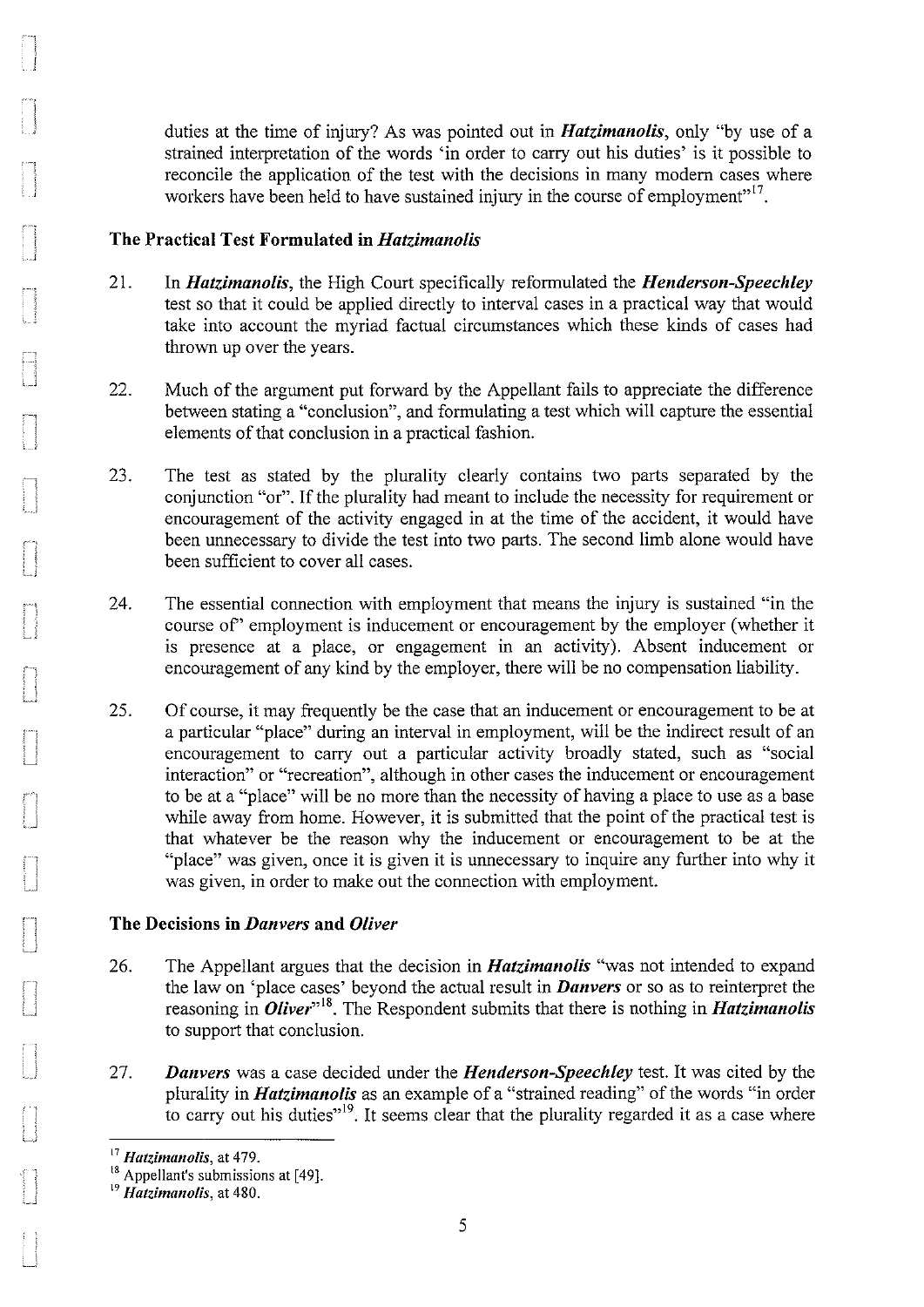Barwick CJ in applying the test "liberally and practically" was really deciding it on the basis that the worker was simply present at a place that his employer had encouraged him to be. There was no direct evidence, as Barwick CJ noted, of what Mr Danvers was doing at the time that the fire in his van broke out, or at the time its effects overwhelmed him. The suggestion that "it could be inferred that at these times he was asleep<sup>"20</sup> may be a benevolent fiction, bringing the matter closer to conventional views derived from past cases about matters incidental to employment, and confirming that no adverse finding could be made adversely to Mr Danvers, or perhaps more significantly (given his death), "to his dependants"<sup>21</sup>.

- 28. Absent the drawing of that inference, ordinary human experience with bedroom fires might have suggested that the otherwise unexplained fire was probably caused by Mr Danvers smoking in bed and dozing off in the course of doing so. Smoking in bed in a van used to store paint would have been difficult to fit within the *Henderson-Speechley* test, if there had been any direct evidence of it. Of course, if the core principle underlying the decision was simply that Mr Danvers was in the place his employer encouraged him to be during an interval in his work, then the decision that he was "in the course of' his employment makes perfect sense under the *Hatzimanolis* test. In that case, the precise circumstances of the fire do not matter, in the absence of any evidence of misconduct.
- 29. Similarly, the decision in *Olive?<sup>2</sup>*was decided as an application of the *Henderson-Speechley* test. In that case Dixon CJ and Menzies J (Owen J dissenting) found that the injury had occurred "in the course of' employment. The facts of the case (decided in 1962) were "surprisingly close"<sup>23</sup> to the facts of *Whittingham* (decided in 1931). In *Whittingham,* Dixon J had found in *Whittingham* that the injury was not "in the course of' employment. In *Oliver,* 31 years later, Dixon CJ found that it was. Both Dixon CJ and Menzies J appear to have justified the different result in *Oliver,*  compared to *Whittingham,* on the basis of the changing practices in employment over the previous 30 years.
- 30. In any event, it requires a "strained reading" of the *Henderson-Speechley* test to bring the playing of a scratch game of cricket at lunchtime within those things which might fairly be regarded as "reasonably required, expected or authorised to do in order [for Mr Oliver] to carry out his actual duties". However, *Oliver* can be understood equally as a case that was fundamentally resolved on the basis that the workers were conducting an activity at a "place" that they were encouraged to be by their employer.
- 31. In summary, the Respondent submits that there is simply no basis for saying that the ordinary application of the test laid down in *Hatzimanolis* is limited by the previous decisions in *Oliver* and *Danvers.* Rather, the plurality was looking for a formulation of the test which would satisfactorily encompass the outcomes in *Oliver* and *Danvers*  (and also  $L$ *von*<sup>24</sup>).

<sup>&</sup>lt;sup>20</sup> Danvers v Commissioner for Railways (NSW) 122 CLR 529 at 533.<br><sup>21</sup> Danvers at 535.

<sup>21</sup>*Danvers* at 535. 22 *Commonwealth v Oliver* (1962) 107 CLR 353. 23 *Oliver* at 357. 24 *Commonwealth v Lyon* (1979) 24 ALR 300.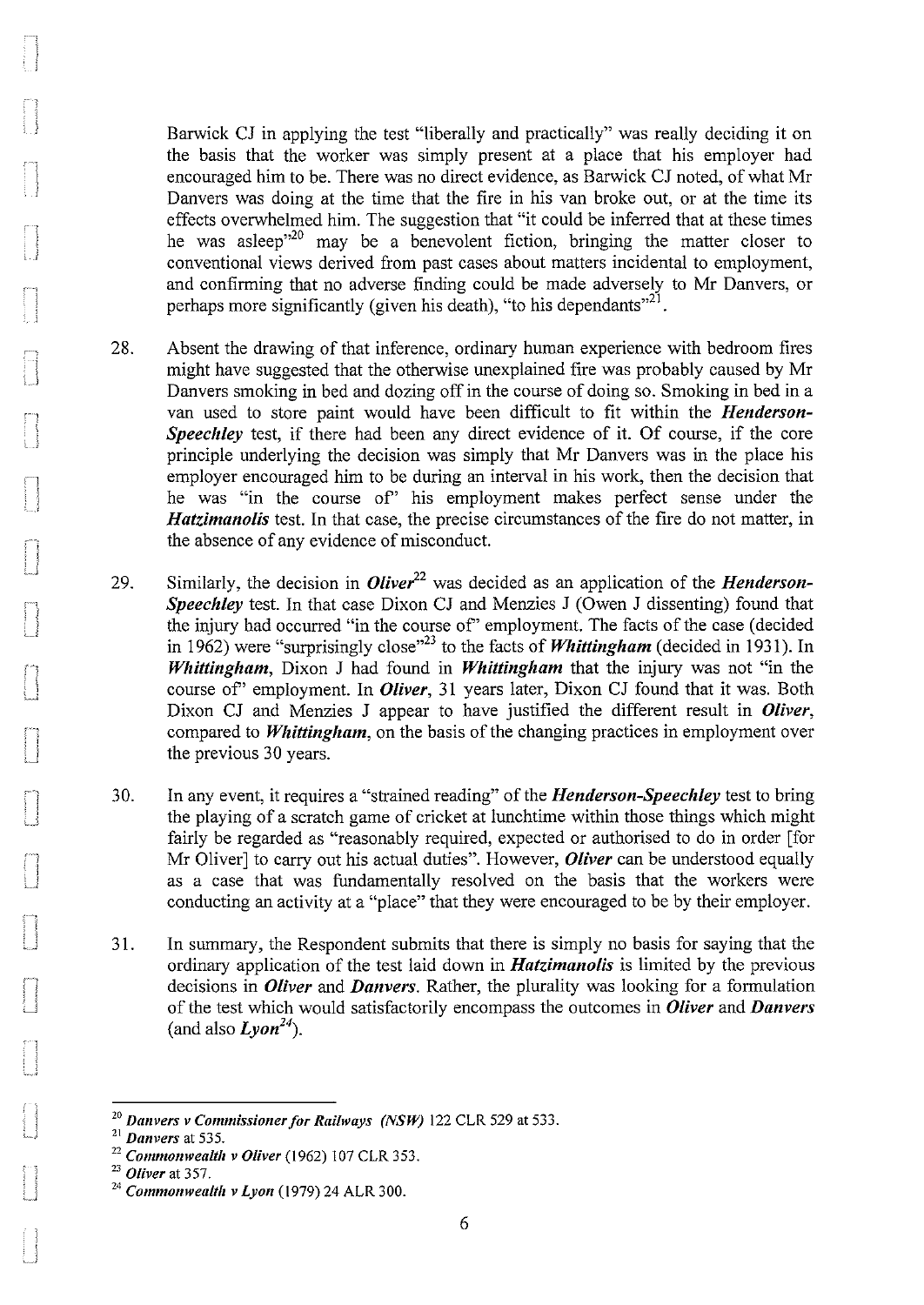#### **The Rider**

- 32. The so-called "rider" to the *Hatzimanolis* test comes from the decision of Barwick CJ in *Danvers*<sup>25</sup>. Although the Appellant submits that the rider can both expand or confine liability, there can be little doubt that Barwick CJ was using the rider as "words of expansion". To suggest that the general nature and circumstances of employment might also operate to restrict the compensability of an injury suffered by a worker at a "place", is simply to restate the Appellant's argument in different words without adding more to its content.
- 33. It is certainly clear that anything amounting to "gross misconduct" (or "serious and wilful misconduct" in the language of the SRC Act) would create an upper limit on the use of the "place". Thus, an injury occurring as a result of a wild drunken party held in a motel room provided by the employer, contrary to express written instructions that the worker was not to have any guests in the room during the stay would, under the SRC Act, at least create a potential for a denial of compensation liability on the basis of serious and wilful misconduct, depending on the precise facts and the seriousness of the injury<sup>26</sup>. The outcome in such a case might also depend upon the authority of the employer to issue instructions governing the use of the worker's room during an interval in the overall period of employment.
- 34. Accepting that "socialising" or "recreational activity" in an interval or interlude in a single period of employment would normally be regarded as "in the course of" employment, it is difficult to see how the general nature and circumstances of the employment could, as a matter of principle, restrict liability for injuries occurring as a result of "socialising" or "recreational activity" (including as a result of lawful sexual activity not involving misconduct, or self-inflicted injury) in a motel room provided to the worker by the employer for the purposes of an employment-related trip.

#### **The Actual Decision in** *Hatzimanolis*

- 35. The Appellant further argues that the actual decision in *Hatzimanolis* shows that mere presence at "place" will not of itself be enough to establish liability without further enquiry<sup>27</sup> . With respect, that submission misunderstands the passage at **485** of the authorised report.
- 36. The fact that there may be room for argument on the facts about the boundaries of any "place" at which the worker said to have been induced or encouraged to be by the employer, does not mean that presence at a "place" is not in itself sufficient. The boundaries of the relevant "place" will necessarily fall within a continuum, starting with *"clearly fzxed and identifiable"* at one end, and ending with *"incapable of identification"* at the other.

<sup>&</sup>lt;sup>25</sup> Danvers, at 537.<br><sup>26</sup> The exclusion for serious and wilful misconduct, contained in s.14(3) of the SRC Act, does not apply if the **injury results in death or serious and windum inisconduct, contained**<br>
<sup>27</sup> Appellant **in the serious and permanent impairment.** 

Appellant's submissions, at [57].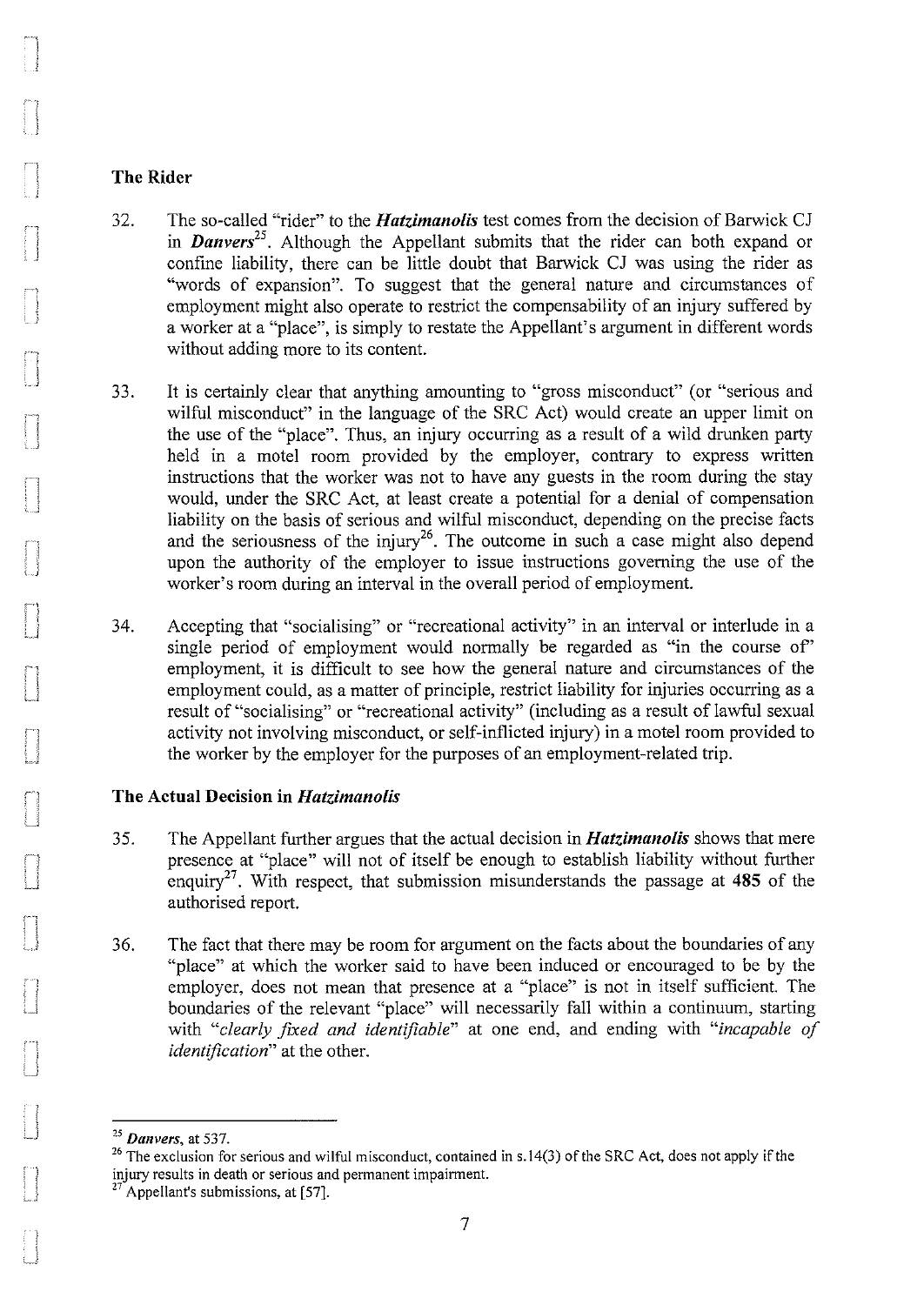- 37. There will come a point on the "place" continuum at which it cannot be said that the injury occurred at a "place" at which the worker was induced or encouraged to be by the employer. At or before that point is reached as a matter of judgment on the facts, consideration may be given to whether the worker was, in any event, engaged at the time of the injury in an activity induced or encouraged by the employer.
- 38. The preceding exercise is what was being described by the plurality in *Hatzimanolis*  at **485** of the report. It was unnecessary to explore on the facts of that case where the accident site between Mt Newman and Wittenoom lay on the continuum of "place", or whether the vehicle was itself a relevant "place", because the Court found that the employer had in any event encouraged Mr Hatzimanolis to take part in the visit to Wittenoom.

#### **The Subsequent Application of the** *Hatzimanolis* **Test:**

- 39. The actual decision in *Hatzimanolis,* as noted above, also exemplifies the fact that the two limbs of the *Hatzimanolis* test are not mutually exclusive, any more than an injury arising "out of" employment cannot also be an injury arising "in the course of" employment.
- 40. That is clear in the subsequent decisions discussed in the decision of the Full Court in the present case. The Respondent respectfully agrees with all of the views expressed by the Full Court in relation to those cases, and accordingly, it is unnecessary to go through them in detail. However, the Respondent submits that the Appellant's analyses in the courts below of most of the superior court decisions following *Hatzimanolis* suffer from one consistent logical flaw: a finding by a court that *both*  limbs of the *Hatzimanolis* test were satisfied on the specific facts does not mean that it was *necessary* to satisfy both limbs.

### **Disparate Treatment of Interval Injuries and Non-Interval Injuries**

- 41. The Appellant suggests that that the approach of the Full Court "actually introduces a different treatment of liability in interval cases from that which applies when an employee is at work during work hours"<sup>28</sup>.
- 42. In non-interval cases, where the worker is performing actual duties, the usual question is whether the worker did something to cause an "interruption" to the course of employment. An activity that might amount to an "interruption" in an interval case, where a worker is engaging in recreation and not liable to carry out actual duties, is difficult to conceive of in circumstances that would not amount to serious and wilful misconduct or self-inflicted injury. The level of control that an employer would be entitled to exercise over the activities of an employee during an interval is not comparable in the  $21<sup>st</sup>$  century to the level of control that might have been acceptable and expected in the "master and servant" law of the late  $19<sup>th</sup>$  century and early  $20<sup>th</sup>$ century, when the statutory formula was first introduced.
- 43. Perhaps one justifiable basis for distinguishing between different sorts of recreational activity during an interval at a "place" nominated by the employer could be an issue

<sup>&</sup>lt;sup>28</sup> Appellant's submissions, at [69].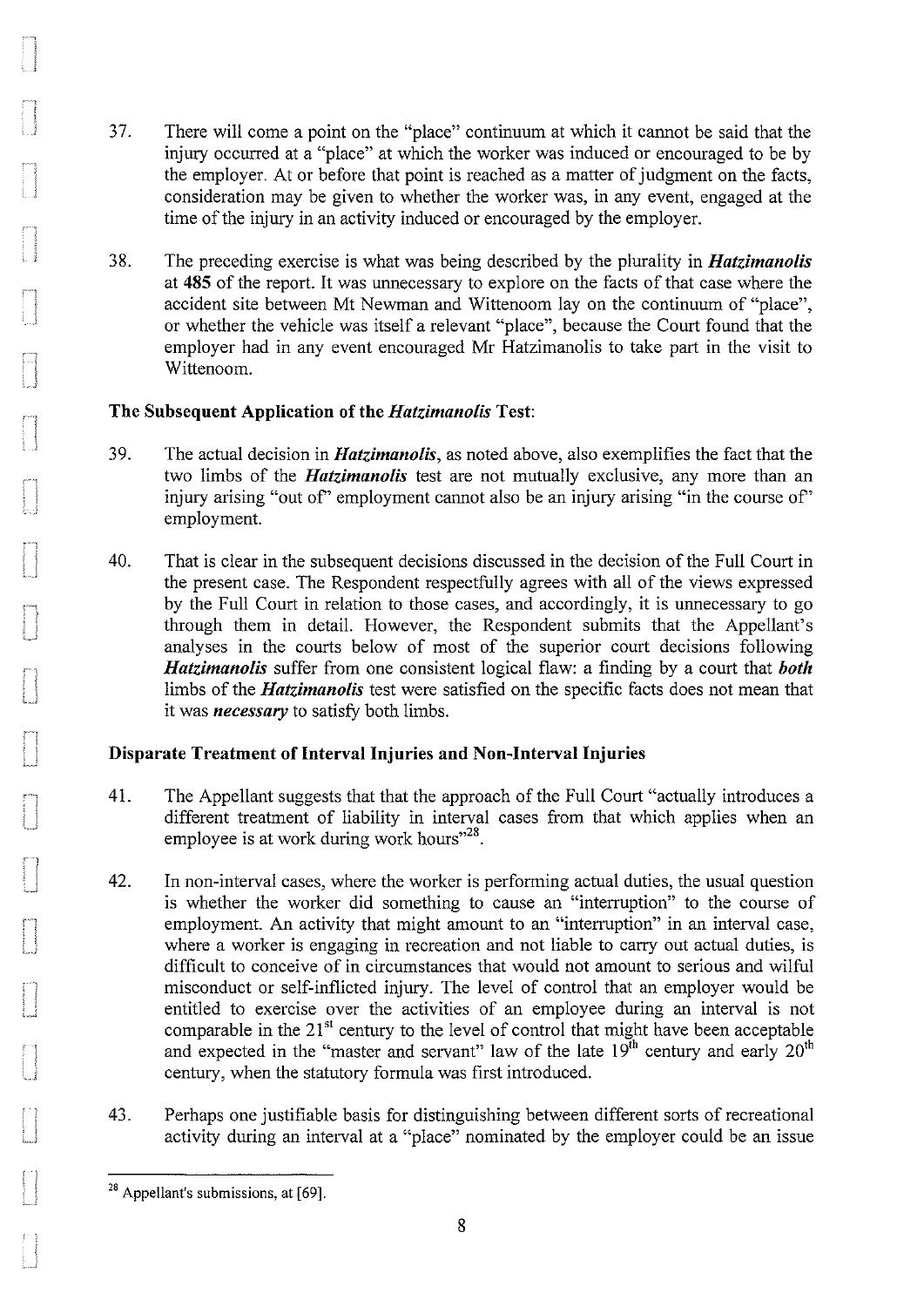of occupational health and safety, or potential damage being done to the property itself. In such a case, enforcement of OH&S guidelines would be entirely reasonable, and a failure to comply with specific directions given in relation to such guidelines might on the facts amount to serious and wilful misconduct. If it does not amount to serious and wilful misconduct, then on what basis should it impact upon compensation liability?

- 44. The proposition that the *Hatzimanolis* test, as interpreted by the Full Court, creates some kind of logical inconsistency with the treatment of non-interval cases cannot be made out on the case law. In particular, the decision of the High Court in *Bill Williams Pty Ltd v Williams*<sup>29</sup> does not assist the argument.
- 45. *Bill Williams* involved an application of the *Henderson-Speechley* test in the usual hours of employment which did not require the same kind of "strained reading" as had been applied in interval cases. Nonetheless, the case must be approached with some caution for other reasons, namely the manner in which it came to the High Court, and the manner in which it had been dealt with in the NSW Court of Appeal<sup>30</sup>. The fact finding below was clearly recognised as being unsatisfactory, but was essential to the outcome, because the case was decided on the basis that the initial altercation between Mr Williams and the wronged husband who eventually shot him had resulted in an "interruption" to the course of employment. It might be doubted that *Bill Williams*  would be decided the same way in 2013 as it was in 1972. On that basis, the peculiar circumstances of *Bill Williams* means that the case has to be confined to its own facts. But if it be accepted as a matter of fact that an "interruption" to the course of employment did occur in that case, then the result follows. That is no different to the position that would apply in an interval case, if a finding were made that there had been an "interruption" to the course of employment resulting from serious and wilful misconduct.
- 46. The Appellant submits that the approach of the Full Court in the present case "sits uncomfortably" with the notion that a quarrel at the workplace concerning another person's spouse could interrupt the course of employment<sup>31</sup>, whereas a quarrel in a hotel during an interval in a work trip could not. That conclusion is unduly simplistic. Putting aside the SRC Act itself, a quarrel in a hotel during an interval in a work trip could interrupt the course of employment if it involved "gross misconduct" on the part of the claimant, which led to injury. However, the alleged difference in treatment is rendered moot in relation to Commonwealth employees by the serious and wilful misconduct exclusion in s.l4(3) of the SRC Act, which overlies the statutory formula, and applies to both interval and non-interval cases.

#### The *Hatzimanolis* Test Remains Relevant and Does Not Require Reformulation

47. If the Court accepts the previous submissions, the question might still be posed: does the *Hatzimanolis* test require further reformulation or refinement?

<sup>&</sup>lt;sup>29</sup> Bill Williams Pty Ltd v Williams (1972) 126 CLR 146.<br><sup>30</sup> As Toohey J noted in *Hatzimanolis*: "In assessing the impact of any particular decision *[concerning the phrase "in the course of employment"*], regard should be had to the appellate process by which the case was finally determined.", at 489.

 $31$  although that submission ignores s.6(1)(a)-(b) of the SRC Act.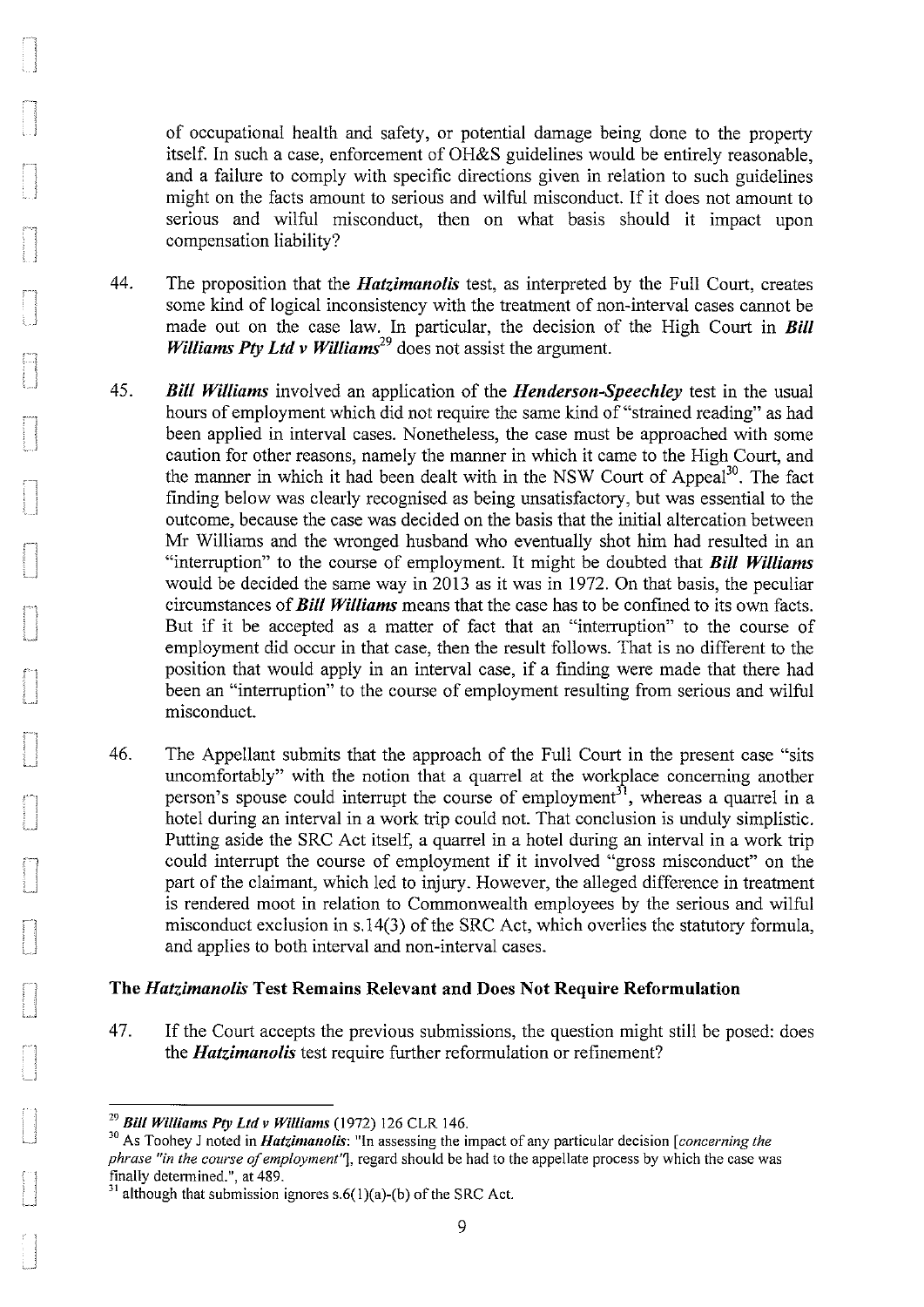- 48. For all of the reasons canvassed earlier, the Respondent submits that no further reformulation or refinement of the *Hatzimanolis* test is necessary. It is a real "test", rather than the statement of a "conclusion". Its wording is clear. The test has been part of the law in Australia for more than 20 years. There has been no application made to this Court until now alleging a need for any clarification or reformulation of the test. Indeed, it might be thought that the lemon of the statutory formula has been so thoroughly squeezed for additional meaning over the last 100 years, that nothing more of consequence is likely to be extracted from it.
- 49. No attempt was made to bring any of the NSW Court of Appeal decisions in *Inverell Shire Council v Lewis<sup>32</sup> , McCurry v Lamb<sup>33</sup> ,* and *WorkCover Authority (NSW) v Walling*<sup>34</sup> before this court for further guidance following *Hatzimanolis*. In each of those cases, the *Hatzimanolis* test was applied. Whereas in *Lewis* and *McCurry,* that may have been because both limbs of the *Hatzimanolis* test were regarded as being satisfied, in *Walling* pure presence at place was the decisive factor<sup>35</sup>, notwithstanding the sympathy expressed by the Court with the notion that it may make a world of difference if an injury occurs a short distance away from the camp or work location<sup>36</sup>. Indeed, that may be so if there is no evidence of any inducement or encouragement to carry out an activity beyond the boundaries of the camp, but the same result would apply on the argument advanced by the Appellant.

#### *Hatzimanolis* Should be Followed In Any Event

- 50. Even if this Court were of the view that there was a basis for considering a further refinement of the *Hatzimanolis* test, or for substitution of the test with another test, the Respondent submits, with respect, that the Court should refrain from doing so.
- 51. The considerations to be weighed by this Court in considering whether to depart from its past authority were conveniently summarised by Kirby J in *Zickar<sup>37</sup> •* The following matters are, it is submitted, relevant in the present case.
- 52. The field covering the statutory formula has been "well ploughed" (to use the phrase used by Kirby J), and does not involve any question of constitutional interpretation. The past history of the statutory formula suggests that no reformulation is likely to cover every factual circumstance that might arise, to the satisfaction of every person affected by it, or every Court having to apply it. As Kirby J noted in *Zickar,* "matters of statutory construction are inherently disputable", and in this area perhaps more than most, bearing in mind that the interpretation given to the statutory formula is heavily influenced by the standards and mores of the day. As Kirby J said: "Successor judges, who favour review different from that earlier expressed, should observe a high measure of restraint, lest an undesirable element of uncertainty be introduced into the law, damaging respectful legal institutions in which future judges, in their turn, override the authority established by them".

<sup>&</sup>lt;sup>32</sup> Inverell Shire Council v Lewis (1992) 8 NSWCCR 562.<br><sup>33</sup> *McCurry v Lamb* (1992) 8 NSWCCR 556.<br><sup>34</sup> *WorkCover Authority (NSW) v Walling* (1998) 16 NSWCCR 527. *Walling* was a case decided on the law in force before t

<sup>&</sup>lt;sup>35</sup> Walling at 534, paragraph [20].<br><sup>36</sup> See *Goward v Commonwealth* (1957) 97 CLR 335.<br><sup>37</sup> Zickar v MGH Plastic Industries Pty Ltd (1996) 187 CLR 310 at 348-9.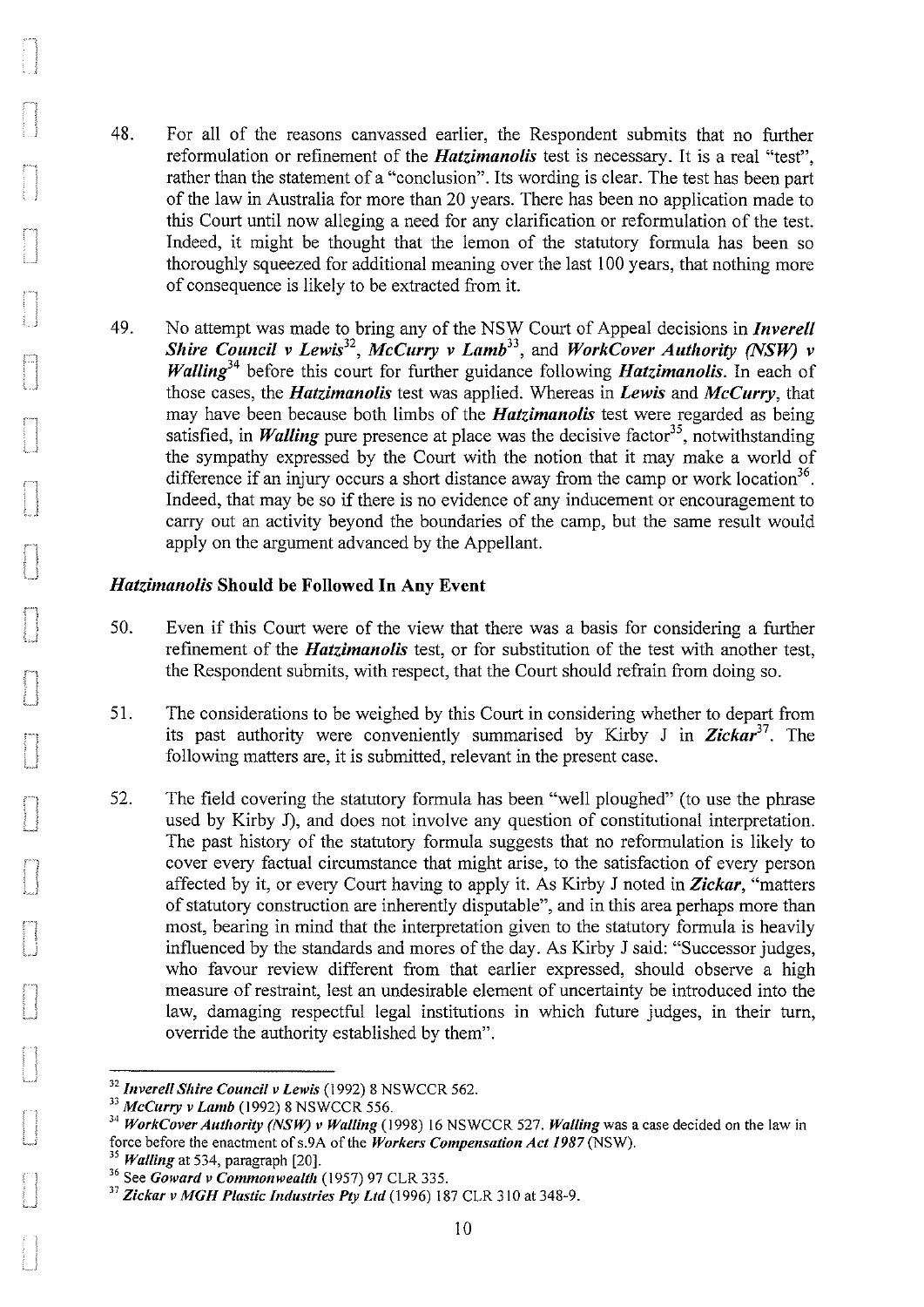- 53. Restraint is particularly appropriate in relation to a basic statutory formula such as this one. In the Commonwealth legislation, and in the other jurisdictions where the formula still has significant work to do, the *Hatzimanolis* test remains the primary source of guidance in relation to the statutory formula. In those jurisdictions where the statutory formula has been modified by overlaid statutory tests, there is also a risk that a change in the application of the statutory formula might bring further unexpected complications. Certainty, rather than purity, in the interpretation of the basic statutory formula may be regarded as the more valuable goal in an area of law which involves the actuarial assessment of risk by employers and insurance companies over long periods of time.
- 54. The Commonwealth Parliament has also had 20 years in which to consider the application of the *Hatzimanolis* test. In that period amendments have been passed which have had the effect of both extending and restricting liability to pay compensation under the SRC Act. Since the decision in *Hatzimanolis,* there have been seven dedicated Acts amending the SRC Act, plus a larger number of consequential amendments made through amendments of other Acts, and omnibus statute law revision legislation. None of these addressed any perceived problems arising specifically as a result of the *Hatzimanolis* test.
- 55. Extensive legislative changes have been made to State and Territory workers compensation schemes around Australia since 1992. A number of these changes have specifically impacted upon the statutory formula, and the *Hatzimanolis* test based upon it. In NSW, for example, the introduction of s.9A of the *Workers Compensation Act 1987* (NSW) in 1996 had the effect of significantly narrowing the application of the *Hatzimanolis* test in that State. It may be inferred that the existence of the *Hatzimanolis* test was part of the background which determined the content of s.9A.
- 56. More than a year has elapsed since the decision of Nicholas J setting aside the decision of the Administrative Appeals Tribunal in the present case. In the course of the last year an extensive review of the SRC Act has been conducted by Mr Peter Hanks QC. The report of that review was presented to the Federal Government in February this year<sup>38</sup>, two months after the Full Court decision in the present case. The Report contains no recommendation for change touching upon the *Hatzimanolis* test.

### The Disposition of the Present Case Applying the *Hatzimanolis* Test

- 57. If the Court accepts the submission that the *Hatzimanolis* test was not misconstrued by the Full Court, and further accepts the submission that the test does not require refinement or reformulation, or that in any event the Court should not revisit the reformulation done in 1992, then it follows that no error on the part of the Full Court has been demonstrated on matters of general principle in disposing of the present case.
- 58. The remaining issue relevant to the disposition of the present case is the submission made by the Appellant that it was open to the Administrative Appeals Tribunal to find

<sup>&</sup>lt;sup>38</sup> Review of the SRC Act Report, February 2013, Peter Hanks QC.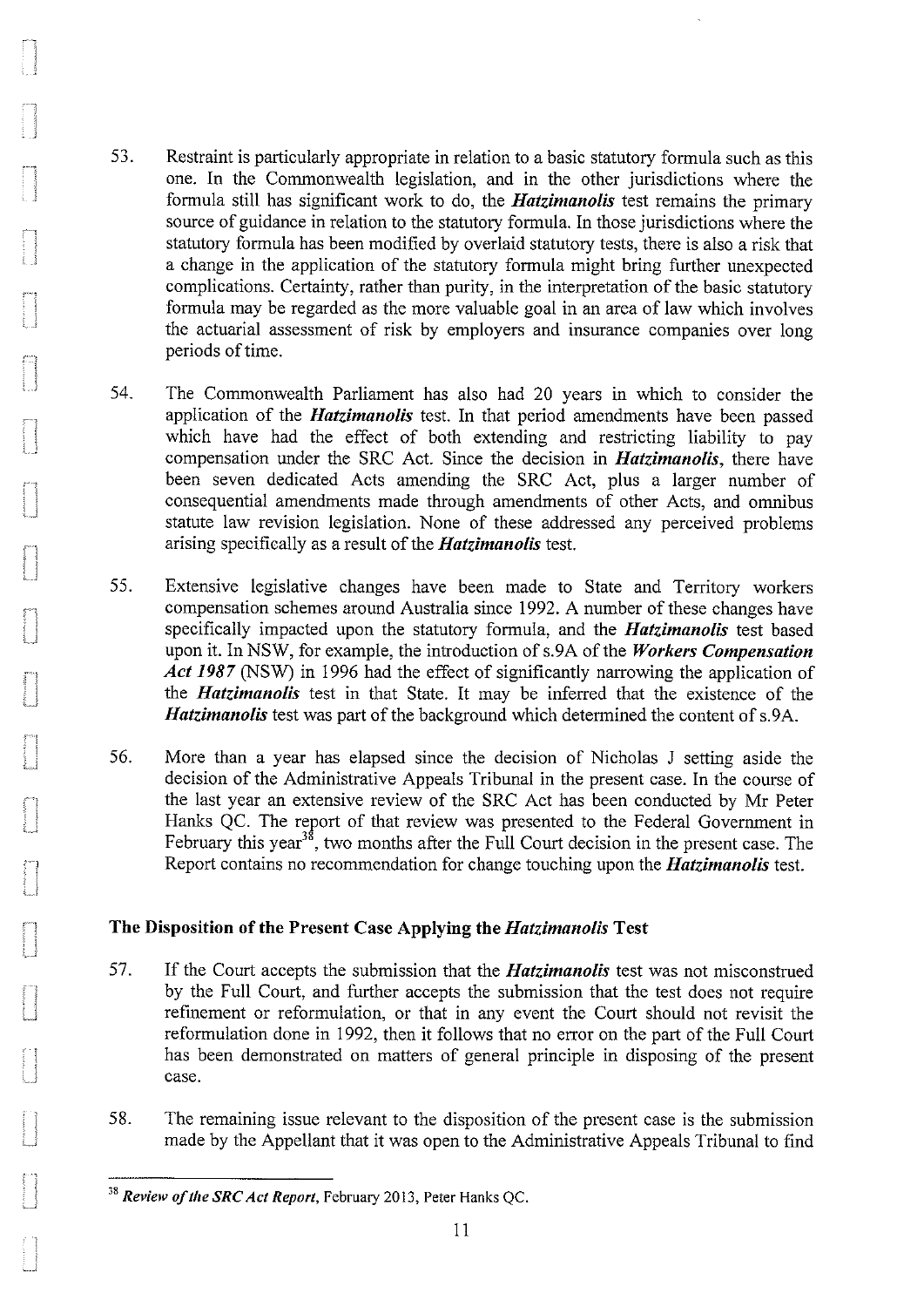as a matter of fact that the Respondent's injury arose out of her choice to engage in an activity which was outside the ambit of her employers requirement for an overnight stay $39$ .

- 59. The Respondent submits that the Tribunal was not entitled to decide what was outside the ambit of the employer's requirement for an overnight stay without relevant evidence. There was no relevant evidence. What the Appellant refers to as "findings of fact" were mere assertions by the Tribunal member. That point was taken at first instance in the Federal Court before Nicholas J. His Honour found that there was no evidence before the Tribunal of the employer's attitude to employees entertaining other people in their motel rooms during overnight stay arranged by the employer<sup>40</sup>. His Honour further found that there was no evidence that the Respondent's sexual activity was in any respect incompatible with the nature or terms of her employment<sup>41</sup>. Those conclusions were not disturbed by the Full Court, and (it is submitted) correctly so.
- 60. In summary, therefore, the facts of the present case can be summarised as follows:
	- (a) the Respondent was injured during an interval in a single period of employment covering a two day work-related trip to another city;
	- (b) during that interval on the evening of26 November 2007, the Respondent was not required by her employer to cany out any duties;
	- (c) at the time of the injury, the Respondent was in the room that had been selected and paid for by her employer for her use on that evening;
	- (d) there was no evidence of the employer's attitude to any use that the Respondent might have made of her motel room during the evening;
	- (e) there was no evidence of Departmental guidelines or terms of employment that might have had concerned the manner in which employees were to conduct themselves during off-duty periods on work-related trips;
	- (f) the injury suffered by the Respondent was not the result of serious or wilful misconduct, and was not self-inflicted.
- 61. On those facts, the *Hatzimanolis* test compels the conclusion that the injury was sustained "in the course of" employment. The fact that the injury occurred during lawful sexual activity does not result in any different conclusion, any more than it would if the injury occuned as a result of some other social or recreational activity taking place in the room to which the employer had not given any particular approval or encouragement, or if the light fitting that fell on the Respondent's face had simply fallen during the night while she was asleep, as a result of being insecurely fixed to the wall. If the policy-makers responsible for the SRC Act consider that a different

<sup>&</sup>lt;sup>39</sup> Appellant's submissions, at [98].

<sup>40</sup>*PVYWv Comcare (No.2)* [2012] FCA 395 at[45]; (2012) 291 ALR 302 at 311. 41 *PVYWv Comcare (No.2)* [2012] FCA 395 at [45]; (2012) 291 ALR 302 at 311.